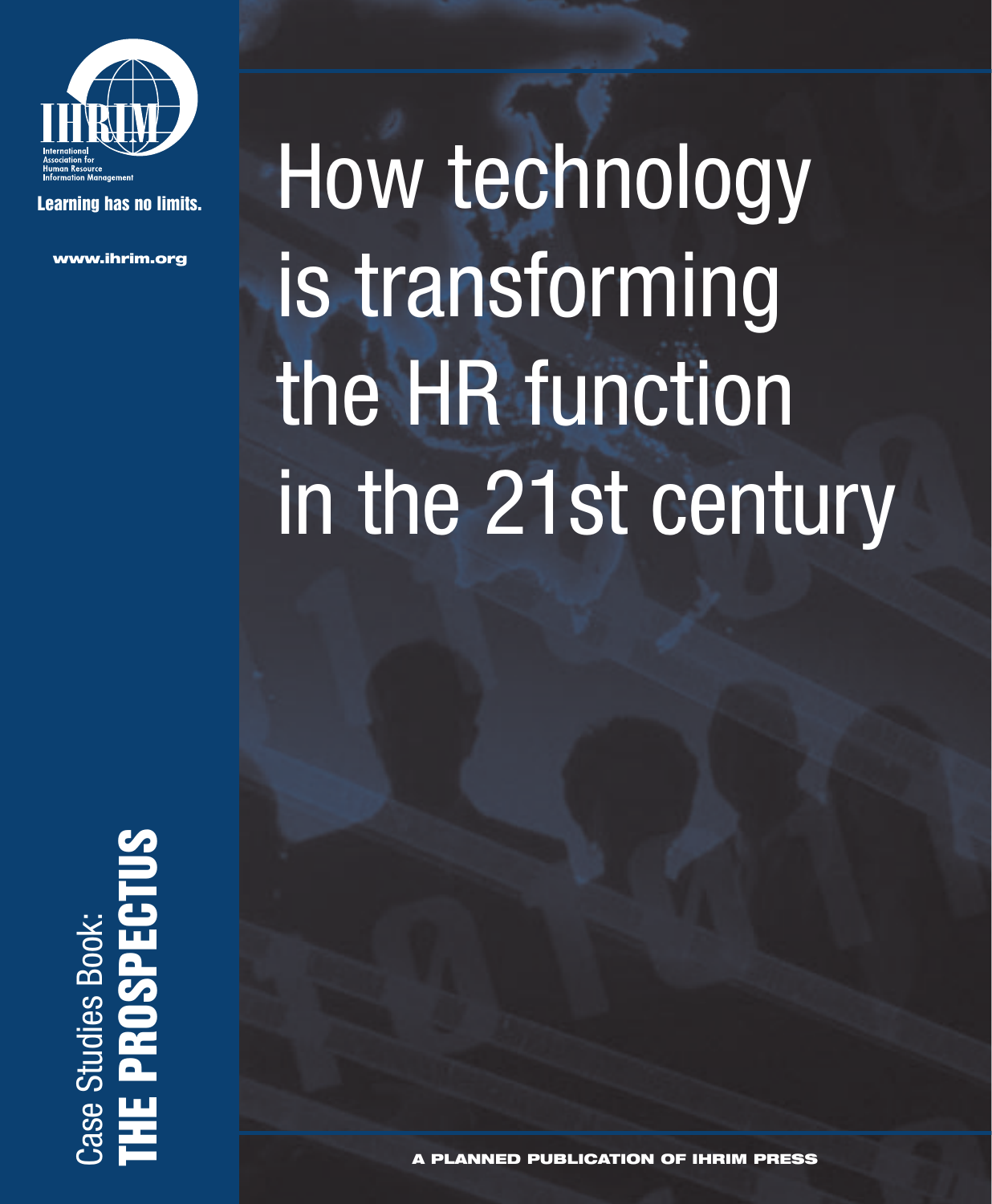The International Association for Human Resource Information Management is very pleased to announce the planned publication of its newest book series *How technology is transforming the HR function in the 21st century*.

This executive level book series will bring together for the first time a compilation of the case studies that describe the role that technology is having in enabling and transforming the Human Resources function. Companies and institutions of all sizes across diverse industries will tell their stories. Case examples that include projects from planning and initiation, ROI and management approvals, specific functional applications, and large scale, multi-application deployments will be included in this comprehensive series. Each case study will encompass real examples of real success stories, with extensive cross-referencing to related topics and other case study contents.

It is anticipated that the initial publication will include a two-volume set, with over 50 companies sharing their success stories.

Joel R. Lapointe, a 30-year veteran of the HRIS industry, will author this set. Mr. Lapointe's career spans the corporate, consulting and software vendor perspective. His experience includes product design and development, systems implementation, software and services sales, strategic marketing and practice management. Educated as an Industrial Engineer, Mr. Lapointe has been an ardent advocate of technology's impact on the workplace for over three decades. From his early work on the design team that created the first packaged applications for human resource functions to his pioneering creation of enterprise self service (ESS) concepts and technology, he has provided his expertise to scores of organizations across a wide spectrum of industries. A frequent writer and sought-after industry spokesman, Lapointe is also a long-time member of the International Association for Human Resource Information Management (IHRIM). He is past president of the New York Chapter, and a former member of the New England Board of Directors.

His knowledge, insight and experience will provide the expertise for the thorough and thoughtful case study research that will be the foundation of this "first-of-its-kind" book series.

The published work will have an initial free distribution to more than 5000 IHRIM members, contacts and colleagues. The book set will also be available from Amazon.com, and other sales outlets.

*Case examples include projects from planning and initiation, ROI and management approvals, specific functional applications, and large-scale, multi-application deployments. Real examples of real success stories,*

*with extensive cross-*

*referencing to related*

*topics and other* 

*case study contents.*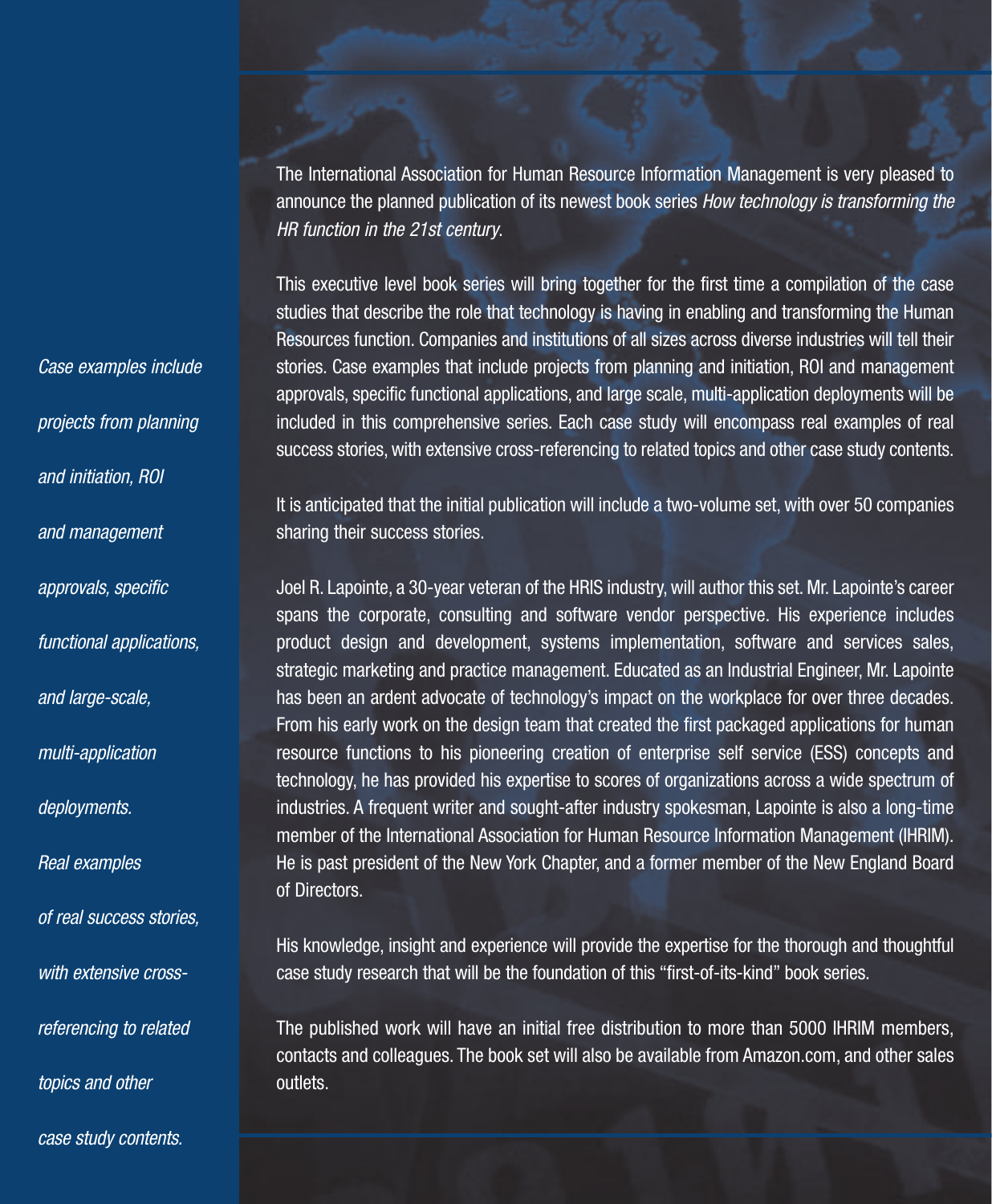#### **Sponsorship Opportunities**

To ensure the inclusion of the many product and services providers that have helped their clients achieve success, IHRIM is offering a flexible range of publication sponsorships.

These sponsorships will support the publication of this important book set, and will provide exposure and recognition to each sponsor and its most successful clients, those who have realized the extensive benefits and impact of a technology-enabled HR function.

#### ■ PLATINUM SPONSORSHIP **\$25,000 \$25,000**

Entitles the sponsor to identify six clients for case study inclusion, and includes a full-page sponsorship acknowledgement, and 50 free copies of the publication.

### ■ **GOLD SPONSORSHIP \$18,000**

Entitles the sponsor to identify four clients for case study inclusion, and includes a half page sponsorship acknowledgement, and 30 free copies of the publication.

### ■ **SILVER SPONSORSHIP \$12,000**

Entitles sponsor to identify two clients for case study inclusion, and includes a quarter page sponsorship acknowledgement, and 20 free copies of the publication.

### ■ **BRONZE SPONSORSHIP \$7,500**

Entitles sponsor to identify one client for case study inclusion, and includes sponsorship acknowledgement, and 10 free copies of the publication.

## **SPONSOR BENEFITS:**

■ *Corporate branding*

*for sponsor and*

*clients*

■ *Reach more than* 

*5,000 HRMS* 

*professionals*

■ *More than 85%* 

*of the readers* 

*recommend* 

*or make the final*

*decisions related* 

*to HRMS purchasing*

■ *Recognition and link* 

*on IHRIM Web site*

■ *Receive up to* 

*50 copies* 

*of the book set* 

*at no charge*